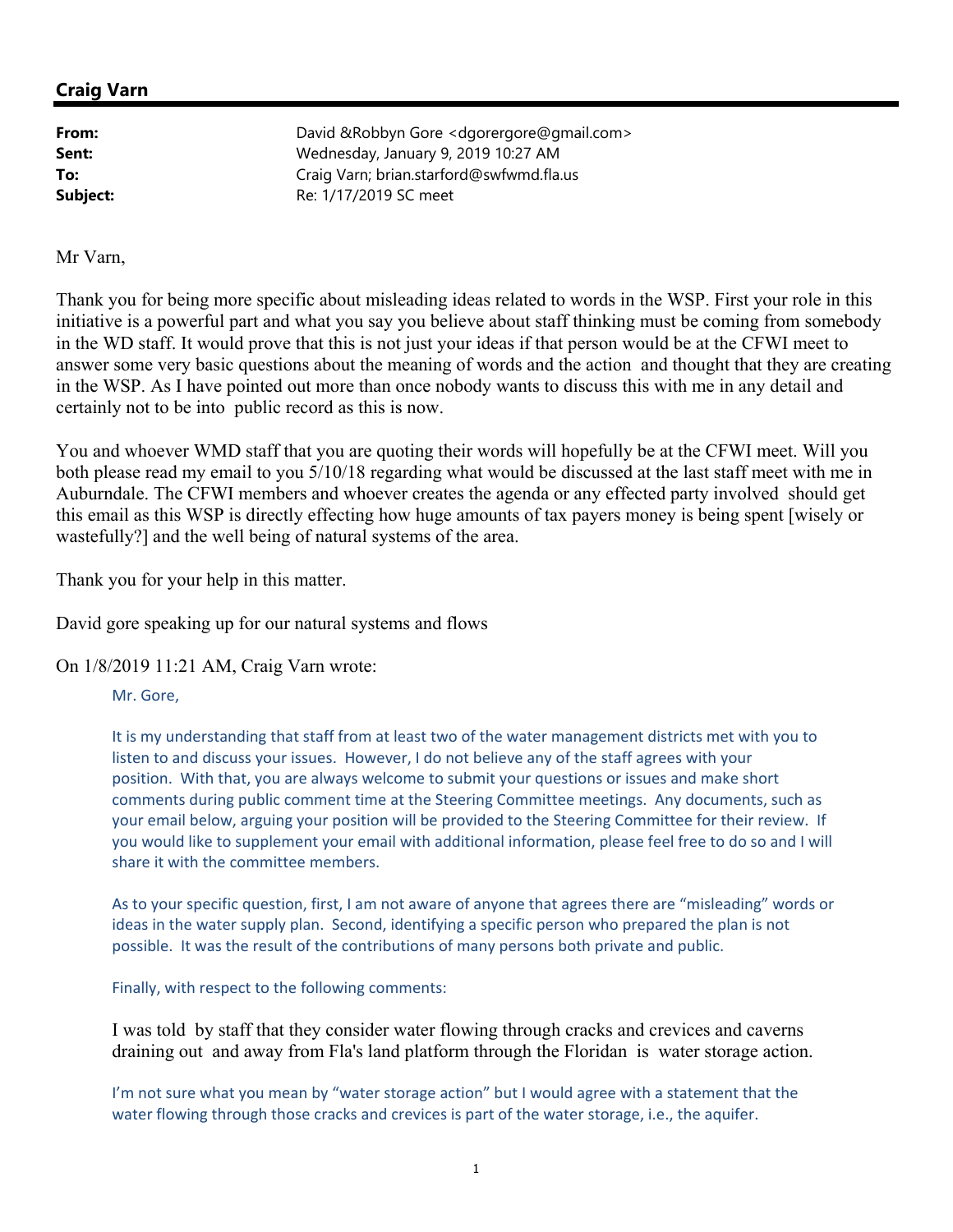I was told by staff that the WMD's do not consider the water filled space where water flow is emptying space the source of the flow

I'm not exactly sure what you mean in this statement, but I think the "source" of a water flow is not defined as the space where water flow is emptying space.

Feel free to clarify any of these issues and, as I said, I will be happy to forward to the committee members and staff.

Craig

**From:** David &Robbyn Gore [mailto:dgorergore@gmail.com] **Sent:** Tuesday, January 8, 2019 7:49 AM **To:** Craig Varn; brian.starford@swfwmd.fla.us **Subject:** 1/17/2019 SC meet

1/7/2019

Mr Varn;

Mr Starford;

The CFWI SC has directed WMD staff to meet with me three times to discuss some flawed science ideas in the WSP that I have pointed out by written and in person at SC meets for over 4 yrs. So far there has not been one little tiny bit of scientific discussion about these bogus ideas that are being used in the WSP to promote some very costly solution ideas that do little or nothing to accomplish the goals of the CFWI at those three meets or at the SC meetings.

## **Mr Varn or Mr Starford; How can I or anybody else find out where and why these misleading words and ideas came from and who crafted them into the WSP**

**plan ???** 

At the last staff meet with me 5/21/2018 in Auburndale the staff evaded any kind of scientific discussion about the things that I pointed out very clearly in my email to the staff and Mr Varn on 5/10/2018 9:13 AM and Mr Starford 5/10/2018 11:48 AM and in several other emails to staff and CFWI Facilitater Mr Varn. The staff at the meet lacked any interest in seeing the the things I had or discussing the very basic facts I pointed out that are critical to understand where, why, or how and know water flow and storage action occurs within and on the CFWI land area. I was told by staff that they consider water flowing through cracks and crevices and caverns draining out and away from Fla's land platform through the Floridan is water storage action. I was told by staff that the WMD's do not consider the water filled space where water flow is emptying space the source of the flow and that WMD's consider that the source of a water flow is where the flow is emerging or is being withdrawn out from the land's geology. These ideas are very misleading and greatly effect the perception of how the WSP recognizes, addresses, or solves the problems that is the goals of the CFWI.